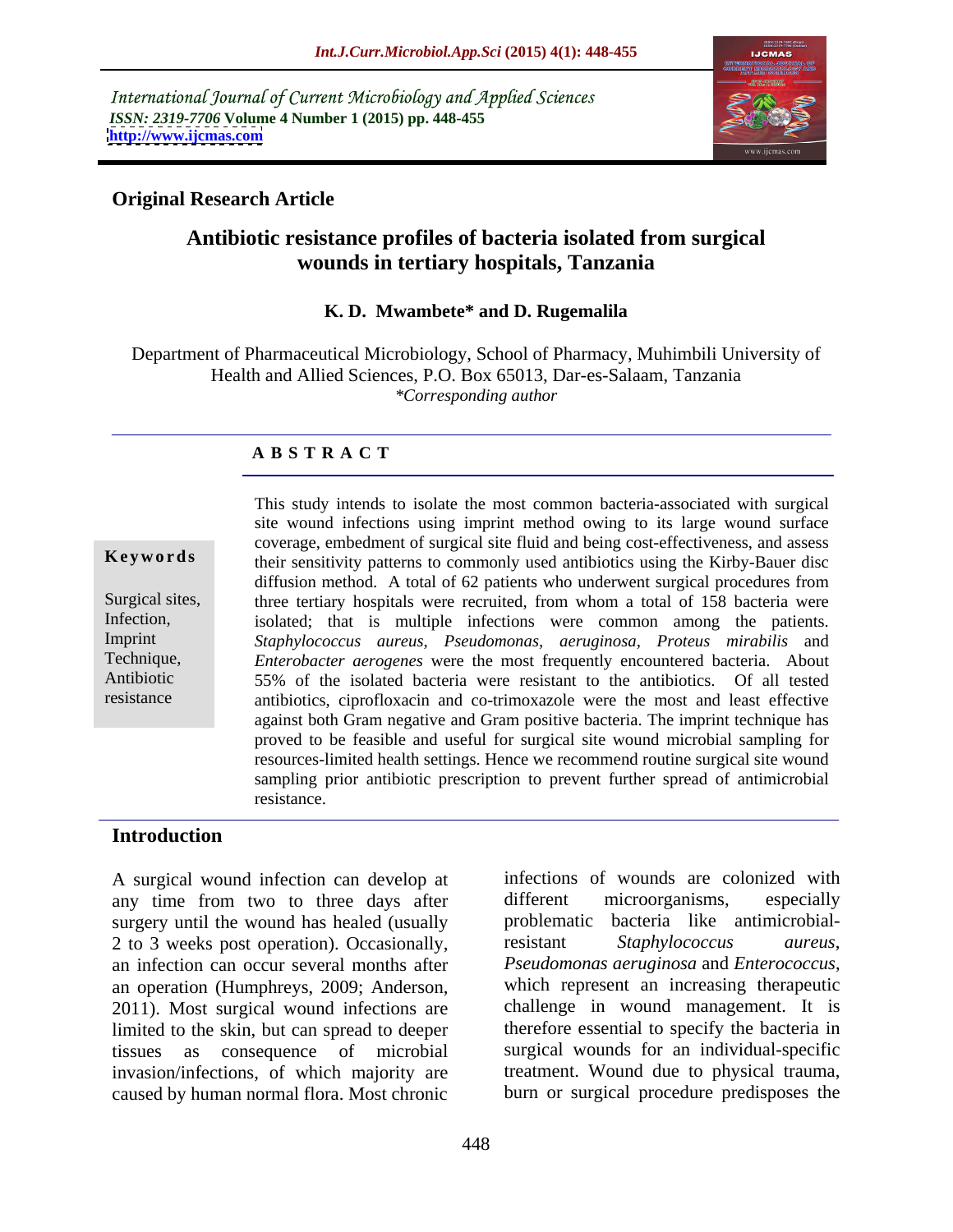impairs the healing process. In case of

Surgical site infections (SSI) and infections of other types of wounds due to physical trauma or burns are difficult to prevent particularly in health facilities (Wong, 2004; Patients and Sample collection Naqvi et al., 2013). The SSI are common **procedures:** Patients who were undergone sources of morbidity among operated surgical procedures at Muhimbili patients, which are normally diagnosed on Orthopedic Institute (MOI), Mwananyamala clinical criteria rather than microbiological Municipal Hospital (MMH), and Amana criteria, as wounds may be colonized by Municipal Hospital (AMH) were recruited microbial species without any adverse for this purpose. The Whatman filter paper effects on healing process (Cheadle, 2006). No.1 (size of 3 x 4 cm) was employed as Therefore, routine microbiological microbial transmission medium. The pre investigation is not justified (Hansonn et al., sterilized Whatman No. 1 filter paper was 1995). Nevertheless, laboratory aseptically attached to 24 hours blood agar investigation provides clinicians with plate. The filter paper was brought into important information of types of contact with a surgical wound surface for 10 microorganisms present in a wound and seconds then removed back on to the fresh their antibiotic susceptibility, which is helpful for successful wound management laboratory. Then the filter paper was (Brook et al., 2013). A major challenge incubated at 37 °C for 48 hours in 10 %  $CO<sub>2</sub>$ during treatment of SSI is resistance of the pathogens to empirically prescribed antimicrobial agents. The empirical mode of treatment leads to the pathogens to develop antimicrobial resistance, which may result Following 24 hours of incubation of wound into non-healing of the SSI and making the derived filter paper on the blood agar; the patient even more ill and occasionally resultant bacteria were sub-cultured on

the center of the wound surface (Ghazal et

internal body tissues to microbial infections, al., 2012). However inadequate skills and especially bacterial ones. Wound infection costs incurred to perform the current wound severe wound infection, healing becomes routine application for treatment of SSI. more difficult and sometimes converts into Therefore, present study highlights the use chronic wounds. For surgical wounds, if ofimprint technique for surgical wound such a situation occurs, re-suturing may sampling and subsequent sensitivity testing become necessary (Cheadle, 2006). of clinical bacteria associated with wound swab sampling techniques may hinder their infections.

# **Materials and Methods**

**Patients and Sample collection** surgical procedures at Muhimbili blood agar and transported to microbiology (in a candle jar).

## **Isolation and identification of the isolates:**

causes death. McConkey agar (MCA) in order to purify Despite the presence of diverse wound prepared MCA plates were then incubated at sampling techniques, the consequences of  $37^{\circ}$ C for 24 hours and then subjected to SSI such as morbidity, long hospitalization identification process using the conventional stay and/or polypharmacy for SSI methods (Cheesbrough, 2006). The obtained management are still increasing (Fehr et al., pure bacterial colonies were sub-cultured 2006; Akoko et al., 2013). In most patients, separately on the Nutrient agar (slants) prior an exemplary bacterial swab is taken from to subjecting them to antimicrobial the observed microbial isolates. The susceptibility testing.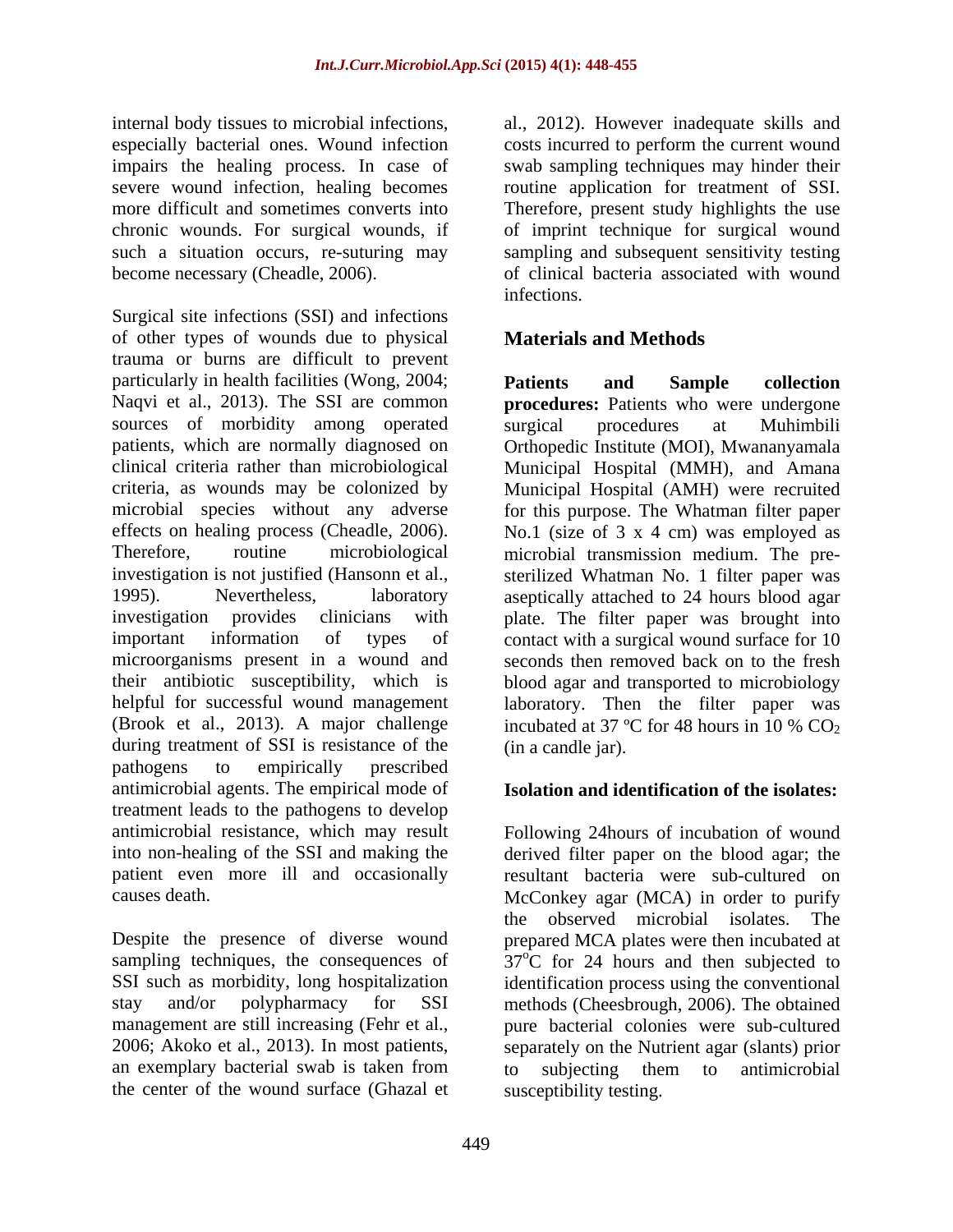**Antibiotic susceptibility testing** maintain confidentiality data were entered **procedures:** The identified bacterial isolates into the computer for analysis and were tested against 8 commonly used interpretation by using code numbers. antibiotics: ampicillin (30µg), Erythromycin Specific ethical issues like pain during (15µg), Ciprofloxacin (5µg), Tetracycline imprint sampling were addressed with  $(30\mu g)$ , Ampiclox  $(30\mu g)$ , Gentamycin assurance that pain was self limited and in ( $10\mu$ g), Cotrimoxazole ( $25\mu$ g) and case of persistence, analgesics would be Chloramphenicol  $(30\mu g)$ . The Kirby-Bauer offered. disk diffusion method was employed and<br>antibiotic susceptibility results were antibiotic susceptibility results were **Results and Discussion** interpreted as per Clinical Laboratory and Standards Institute (CLSI,  $\overline{A}$  total of 62 patients who underwent 2006). Two strains of reference bacteria surgical procedures at MOI, AMH and from the American Type Culture Collection MMH were recruited in this study. Slightly (ATCC) namely *Escherichia coli* less than half (47.55%) of the patients were *(*ATCC25922) and *Staphylococcus aureus* from MOI, simply because is the National (ATCC25923) that are conserved in the Laboratory of Microbiology/Immunology-<br>specialized services (Table 1). From the 62 School of Medicine (MUHAS) were study participants' surgical sites/wounds, a employed as control bacteria. Each total of 158 pathogenic bacteria were microorganism was sensitized by sub-<br>culturing into freshly prepared Mueller-<br>single surgical site more than two bacteria Hinton broth (Roth, Germany); then turbidity of each bacterial suspension was associated bacteria were comprised of compared to that of McFarland 0.5 standard *Staphylococcus aureus* (STA) and *Proteus*  turbidity (equivalent to  $1.5 \times 10^8$ cfu/ml); prior to performing antibiotic susceptibility profiling as per CLSI guidelines Comparison of the sensitivity profiles of the (CLSI, 2006). Following an overnight isolated bacteria with respect to reference incubation at 37°C, diameters of inhibition strains of bacteria namely *S. aureus* (Ref zones (IZ) were determined in millimeter. STA) and *E. coli* (Ref-ECO) that represent

**Ethical consideration:** The study was respectively, showed statistically significant granted ethical clearance by the Muhimbili differences between the pathogens and the University of Health and Allied Sciences strains of reference bacteria (p<0.05) as Ethical Committee and responsible indicated in Figures 1 & 2. Antibacterial authorities at MOI, MMH and AMH. Prior susceptibility tests of the isolated pathogens commencement of samples collection, both to commonly prescribe and used antibiotics verbal and written informed consents were revealed that only 45(27%) of the pathogens sought from each participant, who was also were susceptible to the antibiotics, while vividly explained the study's objectives. 87(55%) were resistant. More than half of Patients were also informed that all the tested isolates of *Staphylococcus aureus*, information gathered and laboratory findings Streptococcus pyogenes, Entereobacter would be used for research purpose, but aerogenes, Proteus mirabilis and could be available for any participant who *Pseudomonas aeruginosa* exhibited would wish to know the findings. In order to

offered. The contract of the contract of the contract of the contract of the contract of the contract of the contract of the contract of the contract of the contract of the contract of the contract of the contract of the c

# **Results and Discussion**

8 cfu/ml); *mirabilis* (PRO) as shown in Table 2. Orthopedic Institute that offers isolated, which means occasionally, from a single surgical site more than two bacteria were also isolated. Most of the SSI-

the Gram positive and negative bacteria *Streptococcus pyogenes, Entereobacter aerogenes, Proteus mirabilis* and *Pseudomonas aeruginosa* exhibited resistance to the antibiotics (Table 3).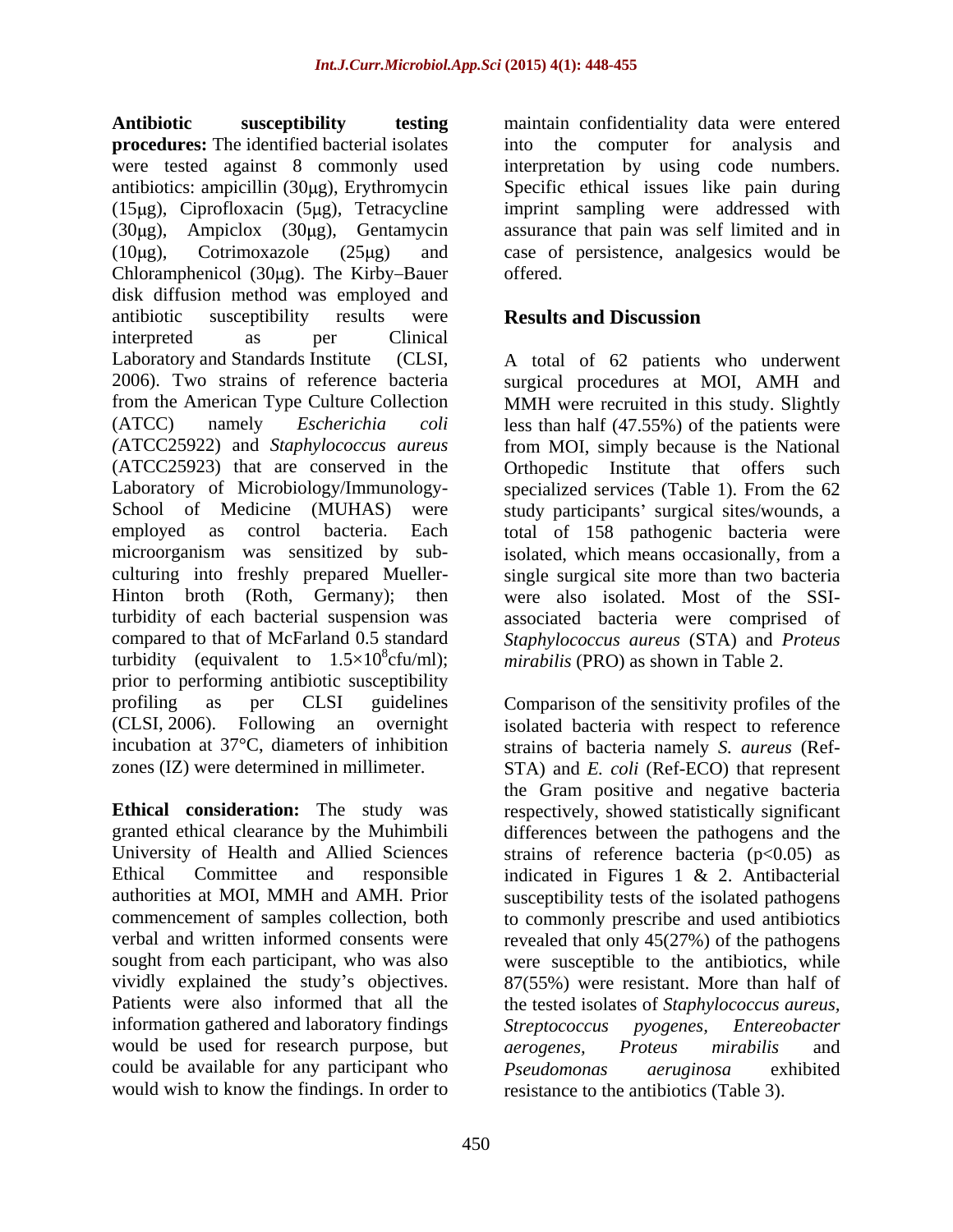Ciprofloxacin (CIP) was the most effective *coli* and *Enterobacter aerogens,* which are antibiotic against Gram negative bacteria hot very different from those previously with exception to KLE species. High isolated by Signoretti et al., (2013) and sensitivity was observed among KLE, SAL, and BAC isolates against C30 (Figure 2). On the other hand, SXT25 was not effective against ENT, PRO and ECO (Figures 1 and 2). However, placid effects of SXT were 2). Majority (60%) of STR isolates was

common health facility acquired infections by prophylaxis and management of after urinary tract infection and contributes diarrheagenic E. coli infections in in Tanzania indicate that the rate of SSI has aseptic conditions. The surgical procedures were breached.

surgical site wounds include wound swabbing, needle aspiration and wound tissue biopsy, which could be either costly or require special skills. The imprint and proved to be more cost-effective. Our *aerogenes* and *Streptococcus* spp. *Salmonella typhi, Escherichia* resistance mechanisms such as efflux pumps

Reiffel et al., (2013).

observed against SAL as shown in (Figure Majority of the isolated bacteria (especially resistant to E15, TE30 and ACL30, similarly rate to SXT25. The antibiotic is one of the over 50% of STA isolates were resistant to most frequently employed for prophylaxis of E15 (Figure 1 and Table 3). SXT was the opportunistic infections such as Pneumocyst least effective antibiotic against KLE, SAL, jiroveci pneumonia, toxoplasmosis and other PSE and BAC. Moreover, high variability of parasitic infections in HIV/AIDS patients ( sensitivity to SXT25 was observed in SAL Geresu et al., 2014; Zhu et al., 2014, isolates (Figure 2). Nowaseb et al., 2014). Resistance of *E. coli* Surgical site infection is the second most concern as the antibiotic is widely used for significantly to morbidity and mortality in immunological compromised individuals patients. Several previous studies conducted (Omran et al., 2014). Our present study been increasing over the past 3 decades should be broad as the aetiology can be (Fehr et al., 2006; Akoko et al., 2013). polymicrobial (mixed aerobic anaerobic Presumably, because aseptic techniques microbes) or Gram negative and Gram employed in developing countries for positive bacteria (Stevens et al., 2014). Four preparing patients for surgical procedure or of nine types of the isolated bacteria were for cleaning and dressing surgical site human normal flora, which implies that wounds are not effective enough to assure some hygienic measures or /and aseptic Techniques for obtaining specimens from bacteria in a single surgical site buttresses The present study show that the antimicrobial resistance rate of various bacteria infecting human is on increase. Gram negative rods) showed high resistance isolates to SXT is also of major health prophylaxis and management of diarrheagenic *E. coli* infections in empiric antibiotic treatment surgical procedures were breached. Moreover, the presence of a large number of the above observations.

technique employed in our study produced normal flora and biofilm forming pathogens reliable samples for microbiological analysis such as *S. aureus, P. aeruginosa, E.* results revealed presence of *Staphylococcus Pseudomonas aeruginosa* causes infection in *aureus, Streptococcus pyogenes, Bacillus* all parts of the human body. The bacterium *subtilis, Proteus mirabilis, Pseudomonas* is naturally resistant to a wide range of *aeruginosa, Klebsiella pneumoniae,* antibiotics, which is attributable to its Most of the bacteria that exhibited higher rates of antibacterial resistance are human *aerogenes* and *Streptococcus spp*.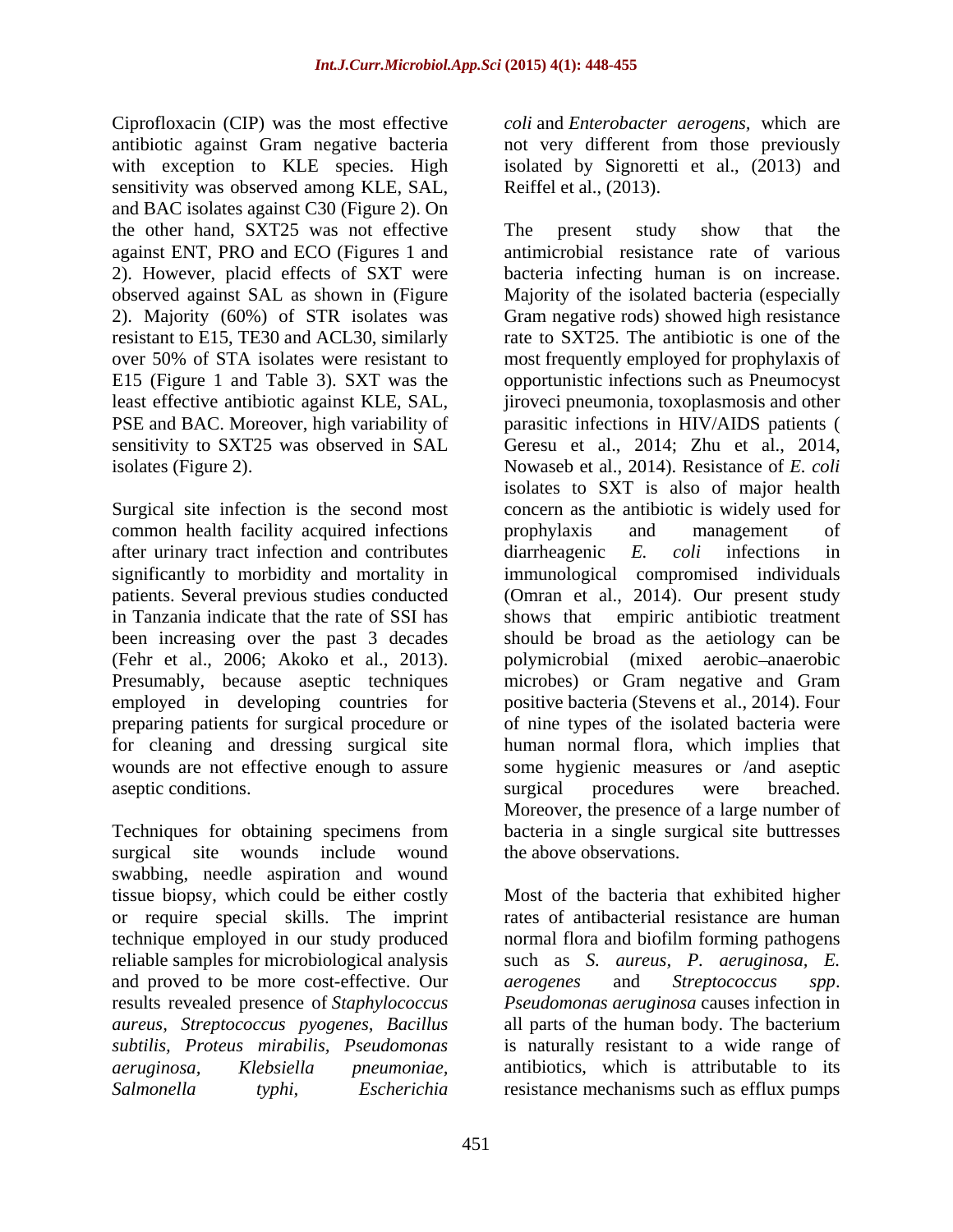and the ability to form biofilm that reduces al., 2014; Shekarabi et al., 2014). Sampling further *P. aeruginosa s* susceptibility to of SSI and susceptibility testing prior antibiotics. The presence of such biofilm greatly contributes to persistent bacterial significantly minimize irrational use of the infections in surgical sites because of their agents and reduce further spread of inherent high tolerance to all antimicrobials antimicrobial resistance; through such and immune cells (Alhede et al., 2014). intervention, highly virulent bacteria with Clinicians must understand the role of unpredictable antibiotic susceptibility pathogenic biofilms that play in impairing the healing of chronic SSI and in increasing the risk for wound infection, as our results antimicrobial resistance depend on their importantly immunological status (Waldrop increasing vulnerability to bacterial spread of antimicrobial resistance. infections (Naqvi et al., 2013; Buikema et

prescription of antimicrobial agents may unpredictable antibiotic susceptibility profiles can be determined (Brook et al., 2013; Anderson, 2011).

show implication of most human flora in the Conclusively, high antimicrobial resistance surgical sites/wounds. The susceptibility of was revealed among the SSI-associated pathogenic biofilm in the SSI and their bacteria. Ampicillin-derivatives (AM30 and composition, virulence, bioburden and against the Gram positive and Gram host's patho-physiology and most negative bacteria respectively. Ciprofloxacin et al., 2014; Bugli et al., 2014; Christensen agent for both Gram positive and Gram et al., 2014). Moreover, exposure of inner negative bacteria. We recommend that tissues by skin puncture (wounds) and sampling of SSI using the imprint technique traumas associated with wounds may greatly and sensitivity testing prior antimicrobial disturb the local inflammatory responses, prescription may greatly prevent further ACL30) and SXT24 were the least effective remains the most effective antibacterial

| <b>Bacteria</b>                |           | <b>Frequency of bacterial isolation/ Hospital</b> |              |
|--------------------------------|-----------|---------------------------------------------------|--------------|
|                                | MOI(%)    | $AMH$ $(\%)$                                      | $MMH$ $(\%)$ |
| Staphylococcus aureus (STA)    | 12(7.6)   | 2(1.25)                                           | 15(9.5)      |
| Streptococcus pyogenes (STR)   | 3(1.9)    | 2(1.25)                                           | 5(3.2)       |
| Enterobacter aerogenes (ENT)   | 11(7.0)   | 1(0.6)                                            | 14(8.9)      |
| <i>Proteus mirabilis</i> (PRO) | 14(8.9)   | 3(1.9)                                            | 10(6.3)      |
| Escherichia coli (ECO)         | 6(3.8)    | 0(0.0)                                            | 8(5.0)       |
| Klebsiella pneumoniae (KLE)    | 3(1.9)    | 2(1.25)                                           | 7(4.4)       |
| Salmonella typhi (SAL)         | 3(1.9)    | 1(0.1)                                            | 2(1.25)      |
| Pseudomonas aeruginosa (PSE)   | 12(7.6)   | 2(1.25)                                           | 11(7.0)      |
| <b>Bacillus sublitis (BAC)</b> | 4(2.5)    | 2(1.25)                                           | 3(1.9)       |
| Total                          | 68 (43.0) | 15(9.5)                                           | 75 (47.5)    |

**Table.1** Bacteria isolated from surgical wound sites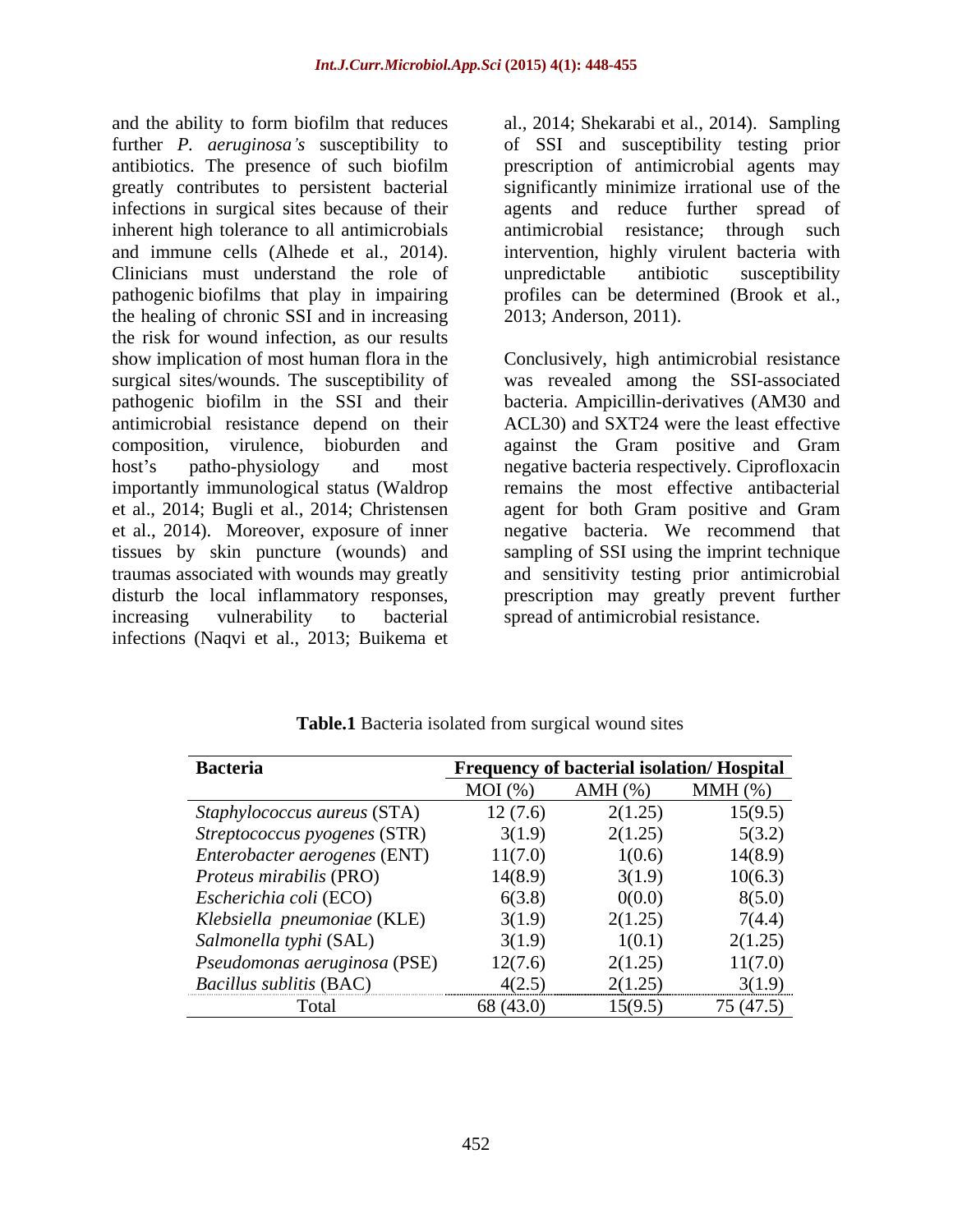| Total No.      |       |      |  |  | <b>Bacterial Species</b> |    |                                                        |
|----------------|-------|------|--|--|--------------------------|----|--------------------------------------------------------|
|                |       |      |  |  |                          |    | bacteria isolated/ STA STR ENT PRO ECO KLE SAL PSE BAC |
| patient<br>. . |       |      |  |  |                          |    |                                                        |
|                |       |      |  |  |                          |    |                                                        |
|                |       |      |  |  |                          |    |                                                        |
|                |       | 16 I |  |  |                          |    |                                                        |
|                |       |      |  |  |                          | 15 |                                                        |
|                |       |      |  |  |                          |    |                                                        |
|                |       |      |  |  |                          |    |                                                        |
|                |       |      |  |  |                          |    |                                                        |
|                | Total |      |  |  |                          |    |                                                        |

**Table. 2** Number of bacteria isolated from the surgical wound in the tested patients

**Table. 3** Antibiotic sensitivity patterns of bacteria from surgical wound sites

| <b>Bacteria</b> |           | <b>Susceptibility Status</b> |           |
|-----------------|-----------|------------------------------|-----------|
|                 | Sensitive | Intermediate Resistant       |           |
| <b>STA</b>      |           |                              | 16.       |
| <b>STR</b>      |           |                              |           |
| <b>ENT</b>      |           |                              | 16.       |
| <b>PRO</b>      |           |                              |           |
| ECO             |           |                              |           |
| <b>KLE</b>      |           |                              |           |
| SAL             |           |                              |           |
| <b>PSE</b>      |           |                              | 16        |
| <b>BAC</b>      |           |                              |           |
| Total           | 45(27.2%) | 28(17.7%)                    | 87(55.1%) |

**Fig. 1** Sensitivity profiles of reference strains and the isolated bacteria

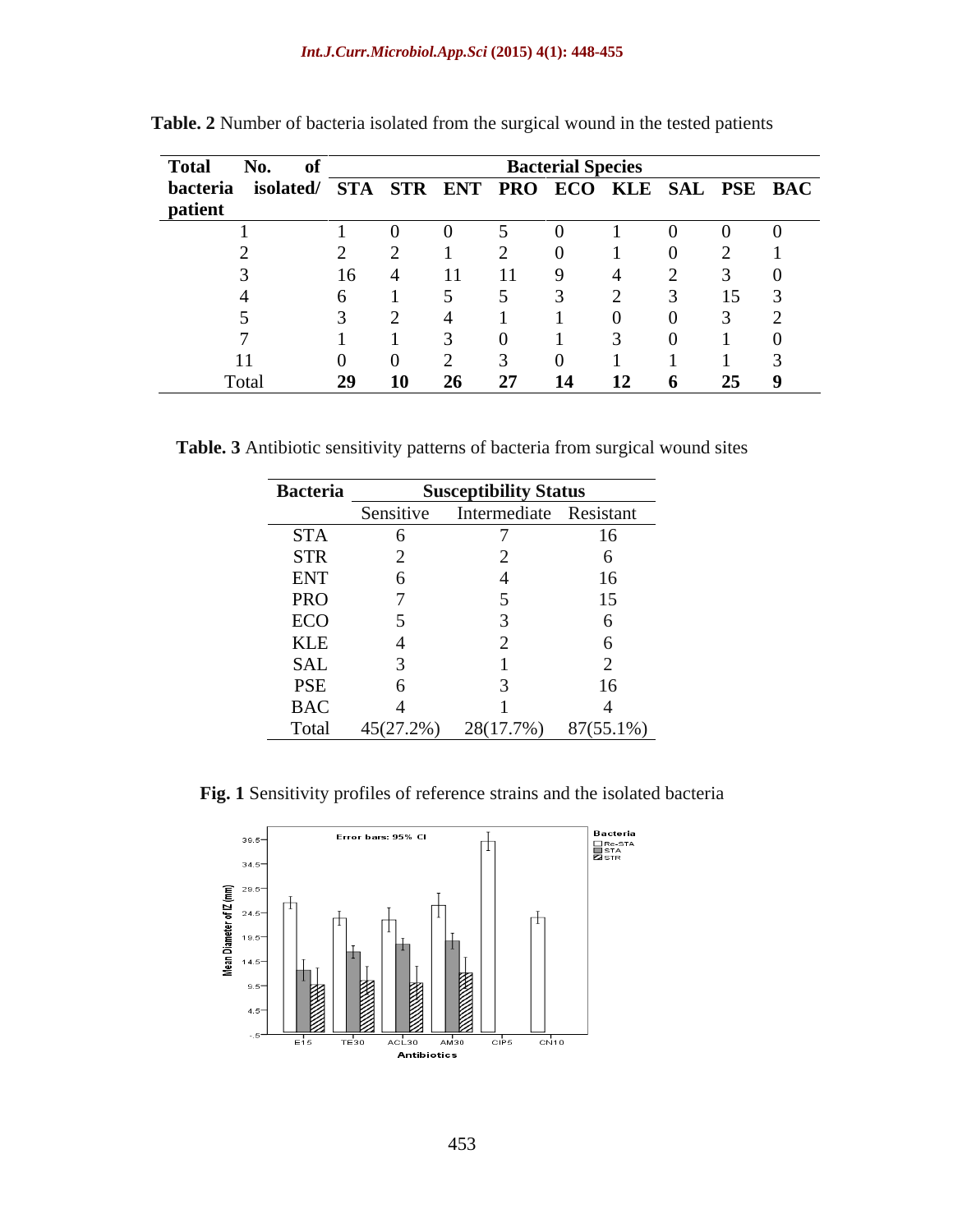

**Fig. 2** Sensitivity profiles of Gram negative bacteria and reference strains of *E. coli*

#### **Acknowledgement** *Agents* (pp. 257-272).

Authors acknowledge the financial support from the Ministry of Education and Vocational Training-Tanzania for making Brook, I., Wexler, H. M., and Goldstein, this study possible. They also appreciate E. J. 2013. Antianaerobic for the cooperation given by the respondents and the respective hospital authorities. *Rev*, 26(3), 526-546.

- F., and Mbembati, N. M. 2011. Risk Factors of Surgical Site Infection at Muhimbili National Hospital, Dar es Salaam, Tanzania. *East Central Afr J Surg*, 17(3):12-17.
- Al Ghazal, P., Körber, A., Klode, J., Dissemond, J. 2014. Evaluation of for bacterial swabs: results of a<br>
means of a means of a means of a standards (CLSI-Clinical Laboratories Standards) investigation in 50 patients with
- Alhede, M., Alhede, M., and Bjarnsholt, aeruginosa Biofilms. In *Antibiofilm*

- Anderson, D. J. 2011. Surgical site infections. *Infect Dis Clinic North Am*, 25(1):135-153.
- E. J. 2013. Antianaerobic antimicrobials: spectrum and susceptibility testing. *Clin Microbiol*
- **References** surgical site infection. Surg Infect Cheadle, W.G. 2006.Risk factors for 7(1):S7-S11.
- Akoko, L. O., Mwanga, A. H., Fredrick, Cheesbrough, M. 2006. District Laboratory Practice in Tropical Countries. Part 2, Second Edition. Cambridge University Press The Edinburgh Building, Cambridge, CB2 8RU, UK.
	- Schmid, E. N., Buer, J., and H. 2014. Bacterial skin commensals<br>Dissement L 2014. Evaluation of and their role as host the Essen Rotary as a new technique guardians. Beneficial Christensen, G. J. M., and Brüggemann, H. 2014. Bacterial skin commensals and their role as host guardians. *Beneficial Microbes*, *5*(2): 201-215.
	- prospective controlled clinical CLSI-Clinical Laboratories Standards chronic leg ulcers. *Int Wound J*, 11(1): 44-49.<br> **Sixteenth Informational Supplement.**<br> **Wayne, PA: CLSI; 2006.**<br> **Wayne, PA: CLSI; 2006.** CLSI-Clinical Laboratories Standards Institute. Performance Standards for Antimicrobial Susceptibility Testing; Sixteenth Informational Supplement. Wayne, PA: CLSI; 2006.
	- T. 2014. Novel Targets for Fehr, J., Hatz, C., Soka I., Kibatala P., Treatment of Pseudomonas Urassa, H., Battegay, M. 2006. Antimicrobial prophylaxis to prevent